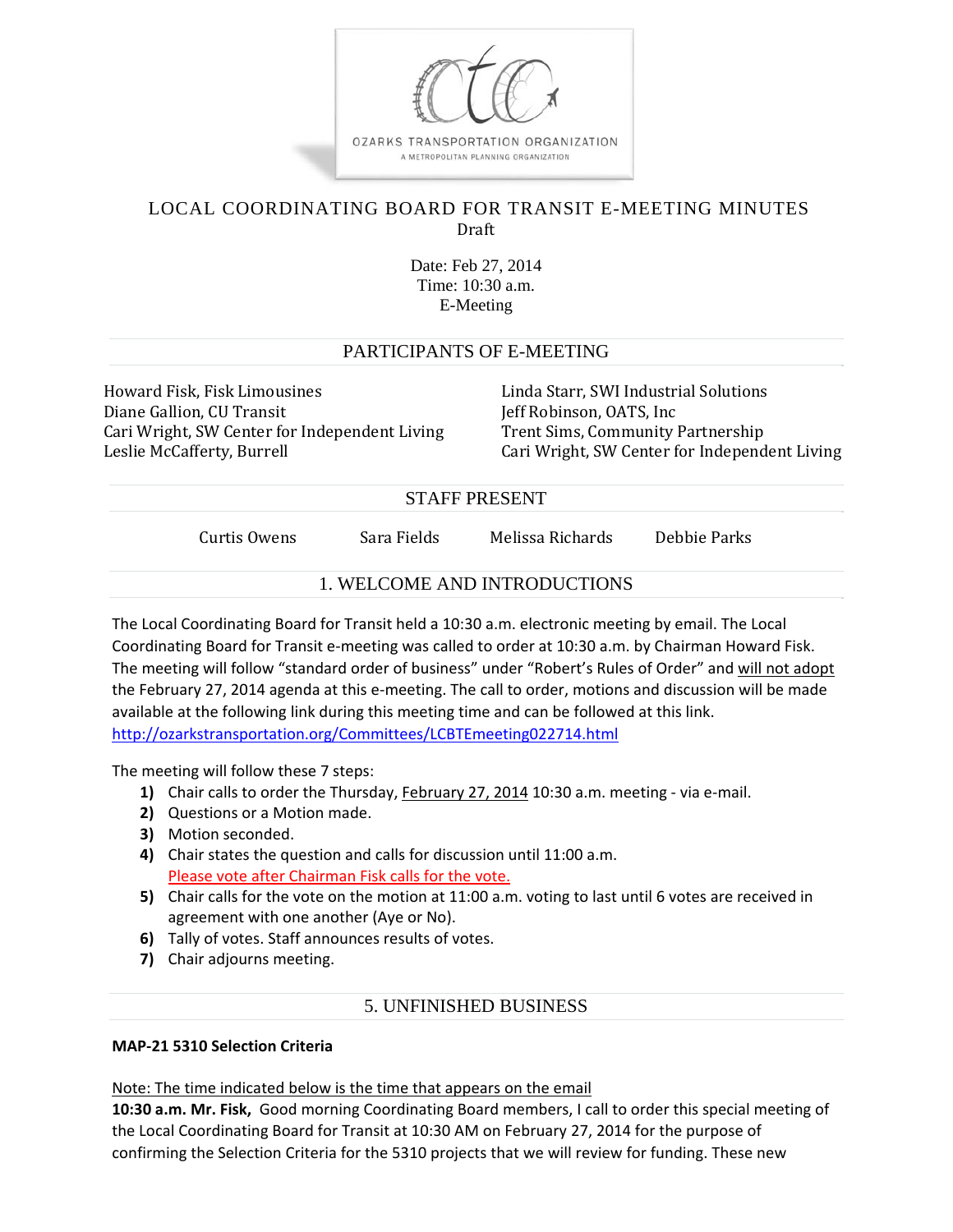Selection Criteria are intended to offer an equitable manner of choosing recipients of MAP‐21 5310 funded equipment and operating funds.

**10:32 a.m. Mr. Fisk,** Curtis Owens will now review our procedure and point out some items to consider.

**10:38 a.m. Mr. Owens,** For the purpose of good record keeping please **reply to all** as this meeting moves forward. Please see the 7 steps below. Voting is scheduled to start at 11:00 a.m. today. We are at step 2:

**10:41 a.m. Ms. Leslie McCafferty,** So, motion needed to call to order?

**10:42 a.m. Mr. Fisk,** Board members, In order to begin discussion and to take action on the proposed agenda item I ask that one of our members move to: accept the MAP‐21 Selection Criteria as proposed in the attachment to this agenda. We then need a second to the motion to proceed with discussion.

**10:43 a.m. Ms. Leslie McCafferty,** I accept the MAP‐21 Selection Criteria as proposed in the attachment to this agenda.

**10:44 a.m. Ms. Sheri Davis,** I second motion to accept the MAP‐21 Selection Criteria as proposed in the attachment to this agenda.

**10:45 a.m. Mr. Fisk,** Board members, This cyber meeting is like any other in that the Chairman can call to order, but no action can be taken without a motion and second on the business at hand. The agenda does not have to be approved, because of the nature of the single issue meeting.

**10:48 a.m. Mr. Fisk,** Board members, Leslie McCafferty has moved to accept the MAP‐21 Selection Criteria as proposed in the attachment to this agenda.

**10:50 a.m. Mr. Fisk,** Board members, Sheri Davis had seconded the motion to accept the MAP‐21 Selection Criteria as proposed in the attachment to this agenda with a formal motion on the floor, I ask for any discussion prior to our vote at 11:00 AM.

**10:56 a.m. Ms Diane Gallion,** I would like to thank the OTO staff, especially Curtis Owens for putting this draft document together for our review. I feel that the section criteria fits both types of projects that would benefit the human service transit projects and the old New Freedom capital and operating projects. The criteria should fit all possible projects that are being applied for

**10:58 a.m. Ms. Leslie McCafferty,** I agree and also send my thanks.

**11:00 a.m. Mr. Fisk,** Board members, it is 11:00 AM, the time advertised that we will vote on the following proposed motion "to accept the MAP‐21 Selection Criteria as proposed in the attachment to this agenda" **Please vote at this time.** We will continue to vote until we have received 6 votes in favor or against the motion on the floor

**11:01 a.m. Mr Curtis Owens,** Steps 3 and 4 are complete

**11:01 a.m. Ms. Leslie McCafferty,** Aye

**11:02 a.m. Ms CariAnn Wright,** I choose to vote Yes.

**11:02 a.m. Mr Trent Sims,** Aye